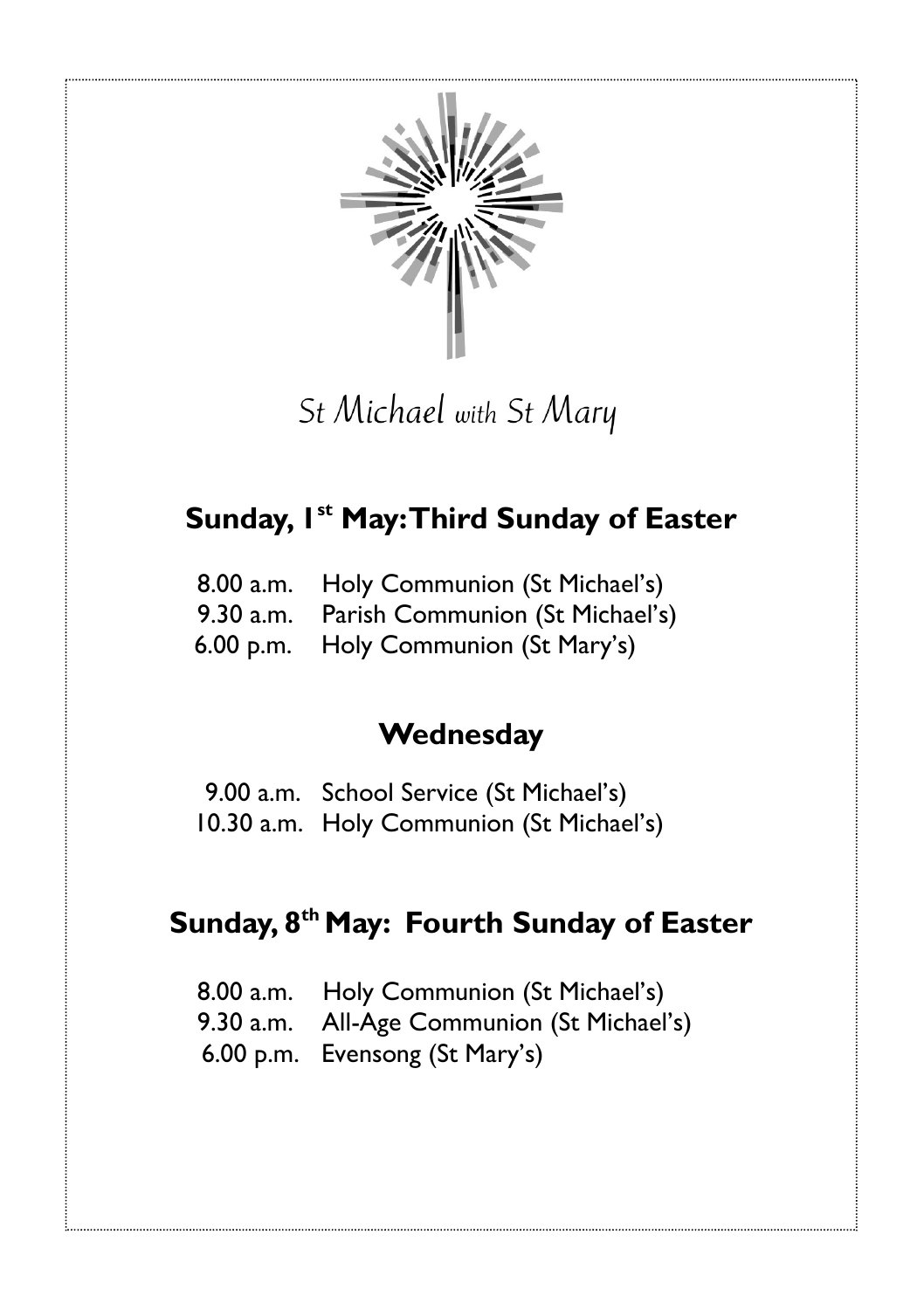## **Resources for today's 9.30am service**

**Children's groups** meet in the Parish Centre alongside the 9.30am service during term time.

The **children's corner** in the North Aisle contains themed-worksheets, books and toys. Parents please remain responsible for your children in this space. If your child needs time-out or privacy (e.g. nappy change) the Tower Room is available and has sound relay of the service.

**Toilets** are available in the Parish Centre at the east end of the churchyard; please see a steward for access.

Please stay for **refreshments** after the service in the Parish Centre.

\*\*\*\*\*\*\*\*\*\*\*\*\*\*\*\*\*\*\*\*\*\*\*\*\*\*\*

#### **First Reading: Acts 9: 1-20 (**NT p. 117 in the Pew Bibles**)**

#### **The choir will sing Psalm 30:**

I will magnify thee, O Lord, for thou hast set me up : and not made my foes to triumph over me. O Lord my God, I cried unto thee : and thou hast healed me. Thou, Lord, hast brought my soul out of hell : thou hast kept my life from them that go down to the pit. Sing praises unto the Lord, O ye saints of his : and give thanks unto him for a remembrance of his holiness. For his wrath endureth but the twinkling of an eye, and in his pleasure is life : heaviness may endure for a night, but joy cometh in the morning. And in my prosperity I said, I shall never be removed : thou, Lord, of thy goodness hast made my hill so strong. Thou didst turn thy face from me : and I was troubled. Then cried I unto thee, O Lord : and gat me to my Lord right humbly. What profit is there in my blood : when I go down to the pit? Shall the dust give thanks unto thee : or shall it declare thy truth? Hear, O Lord, and have mercy upon me : Lord, be thou my helper. Thou hast turned my heaviness into joy : thou hast put off my sackcloth, and girded me with gladness. Therefore shall every good man sing of thy praise without ceasing :

O my God, I will give thanks unto thee for ever.

### **Second Reading: Revelation 5: 11-14 (**NT p. 230 in the Pew Bibles)

### **Gospel Reading: John 21: 1-19** (NT p. 108 in the Pew Bibles)

After these things Jesus showed himself again to the disciples by the Sea of Tiberias; and he showed himself in this way. Gathered there together were Simon Peter, Thomas called the Twin, Nathanael of Cana in Galilee, the sons of Zebedee, and two others of his disciples. Simon Peter said to them, 'I am going fishing.' They said to him, 'We will go with you.' They went out and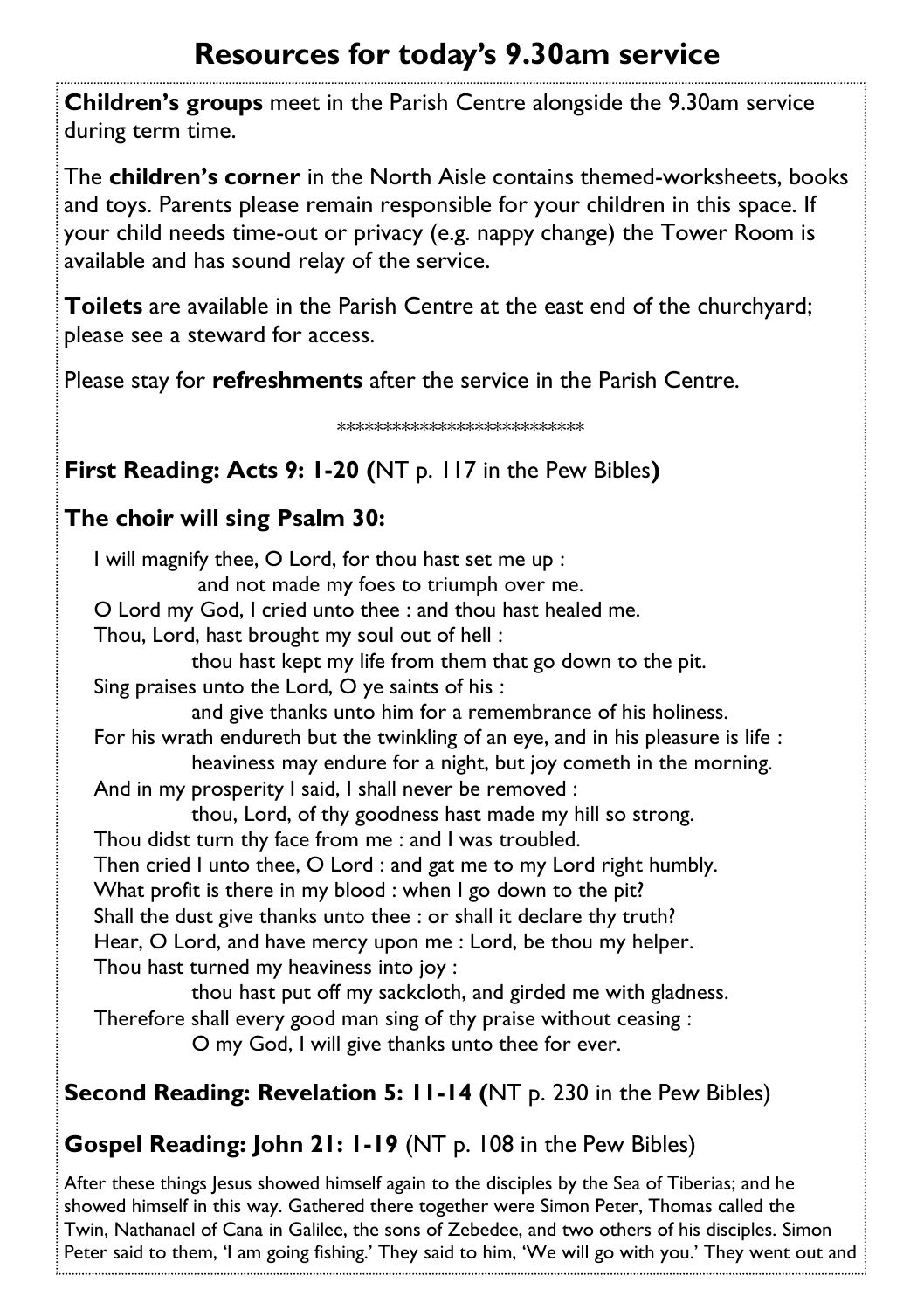## **Resources for today's 9.30am service**

got into the boat, but that night they caught nothing.

Just after daybreak, Jesus stood on the beach; but the disciples did not know that it was Jesus. Jesus said to them, 'Children, you have no fish, have you?' They answered him, 'No.' He said to them, 'Cast the net to the right side of the boat, and you will find some.' So they cast it, and now they were not able to haul it in because there were so many fish. That disciple whom Jesus loved said to Peter, 'It is the Lord!' When Simon Peter heard that it was the Lord, he put on some clothes, for he was naked, and jumped into the lake. But the other disciples came in the boat, dragging the net full of fish, for they were not far from the land, only about a hundred yards off.

When they had gone ashore, they saw a charcoal fire there, with fish on it, and bread. Jesus said to them, 'Bring some of the fish that you have just caught.' So Simon Peter went aboard and hauled the net ashore, full of large fish, a hundred and fifty-three of them; and though there were so many, the net was not torn. Jesus said to them, 'Come and have breakfast.' Now none of the disciples dared to ask him, 'Who are you?' because they knew it was the Lord. Jesus came and took the bread and gave it to them, and did the same with the fish. This was now the third time that Jesus appeared to the disciples after he was raised from the dead.

When they had finished breakfast, Jesus said to Simon Peter, 'Simon son of John, do you love me more than these?' He said to him, 'Yes, Lord; you know that I love you.' Jesus said to him, 'Feed my lambs.' A second time he said to him, 'Simon son of John, do you love me?' He said to him, 'Yes, Lord; you know that I love you.' Jesus said to him, 'Tend my sheep.' He said to him the third time, 'Simon son of John, do you love me?' Peter felt hurt because he said to him the third time, 'Do you love me?' And he said to him, 'Lord, you know everything; you know that I love you.' Jesus said to him, 'Feed my sheep. Very truly, I tell you, when you were younger, you used to fasten your own belt and to go wherever you wished. But when you grow old, you will stretch out your hands, and someone else will fasten a belt around you and take you where you do not wish to go.' (He said this to indicate the kind of death by which he would glorify God.) After this he said to him, 'Follow me.'

#### *During Communion the choir will sing:*

Lord that descendedst, Holy Child, Dwelling amongst us, Word of God, *Thee we adore.*

Jesus our Gospel, Way and Truth, Master and Lover, Light and Life, *Thee we adore.*

Saviour uplifted, Man for men, Shamed and slaughtered Lamb of God, *Thee we adore.*

Christ the immortal Risen Lord, Christ that ascended King of kings, *Thee we adore.*

Throned in the highest, Very Man, Alpha, Omega, God of gods, *Thee we adore.*

Lord ever blessed, God most high, Lord ever blessed, Thee we adore. *Thee we adore.*

*Music: Eric Gritton Words: Eric Milner-White*